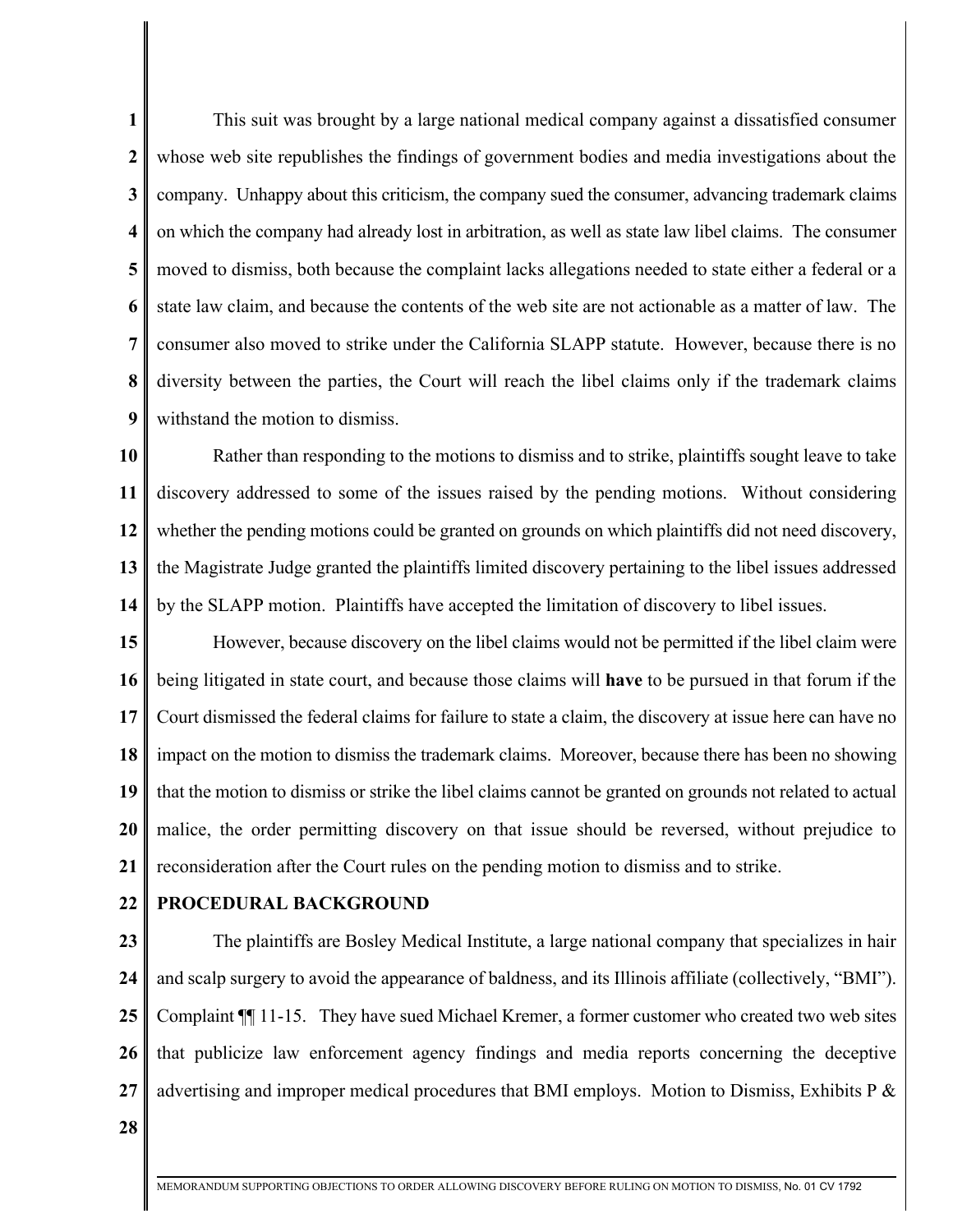**1 2** Q. The law enforcement investigations have led to professional discipline and fines, in which BMI acquiesced while admitting to numerous damning findings about its conduct. *Id.*, Exhibits F, G, H.

**3 4 5 6 7** This case is not the first legal proceeding brought by BMI against Kremer. Before filing suit, BMI invoked dispute resolution proceedings at the World Intellectual Property Organization, which not only decided that Kremer did not violate BMI's trademark by adopting the domain name "bosleymedical.com," but also declared that BMI's complaint amounted to "cyberbullying," that is, an attempt to intimidate Kremer into giving up his right to criticize BMI. *Id.*, Exhibit E.

**8 9 10 11 12 13 14** Unchastened by this loss, BMI filed this action against Kremer. Although the complaint never alleges that Kremer's web site is commercial in any way – a necessary element of a trademark claim – it asserts that Kremer's domain names and web site infringe and dilute BMI's trademark, and constitute "cybersquatting"; the complaint also asserts in rem jurisdiction over the domain names themselves. Complaint, Counts I - VI. Finally, although as a California company BMI cannot bring a diversity suit, BMA invoke pendent jurisdiction as a basis for claiming that Kremer's web sites libel them. *Id.* Counts VII, VIII.

**15 16 17 18 19** Plaintiffs originally filed suit in the Northern District of Illinois. After Kremer moved to dismiss for lack of personal jurisdiction and venue, as well as on substantive grounds, plaintiffs consented to a change of venue to this Court. Kremer then renewed his motion to dismiss on the same grounds advanced in Illinois. He refiled the Illinois affidavit, although the averments that pertained solely to the issue of personal jurisdiction are no longer relevant.

**20 21 22 23 24 25 26 27** The motion to dismiss is based on several grounds. First, Kremer argues that the absence of any allegation that his web site has any commercial character takes the site out of the purview of the trademark laws altogether, that failure to allege that the Illinois affiliate owned or registered the mark deprives it of standing to sue, and that failure to allege inability to gain personal service condemns the assertion of in rem jurisdiction over the domain names. Second, he argues that, because the web sites themselves were referenced in the complaint, they may properly be considered on a motion to dismiss under Rule 12(b)(6). Inspection of these documents, in turn, reveals that the sites are entirely non-commercial, that no person could possibly be confused about whether it was BMI, as opposed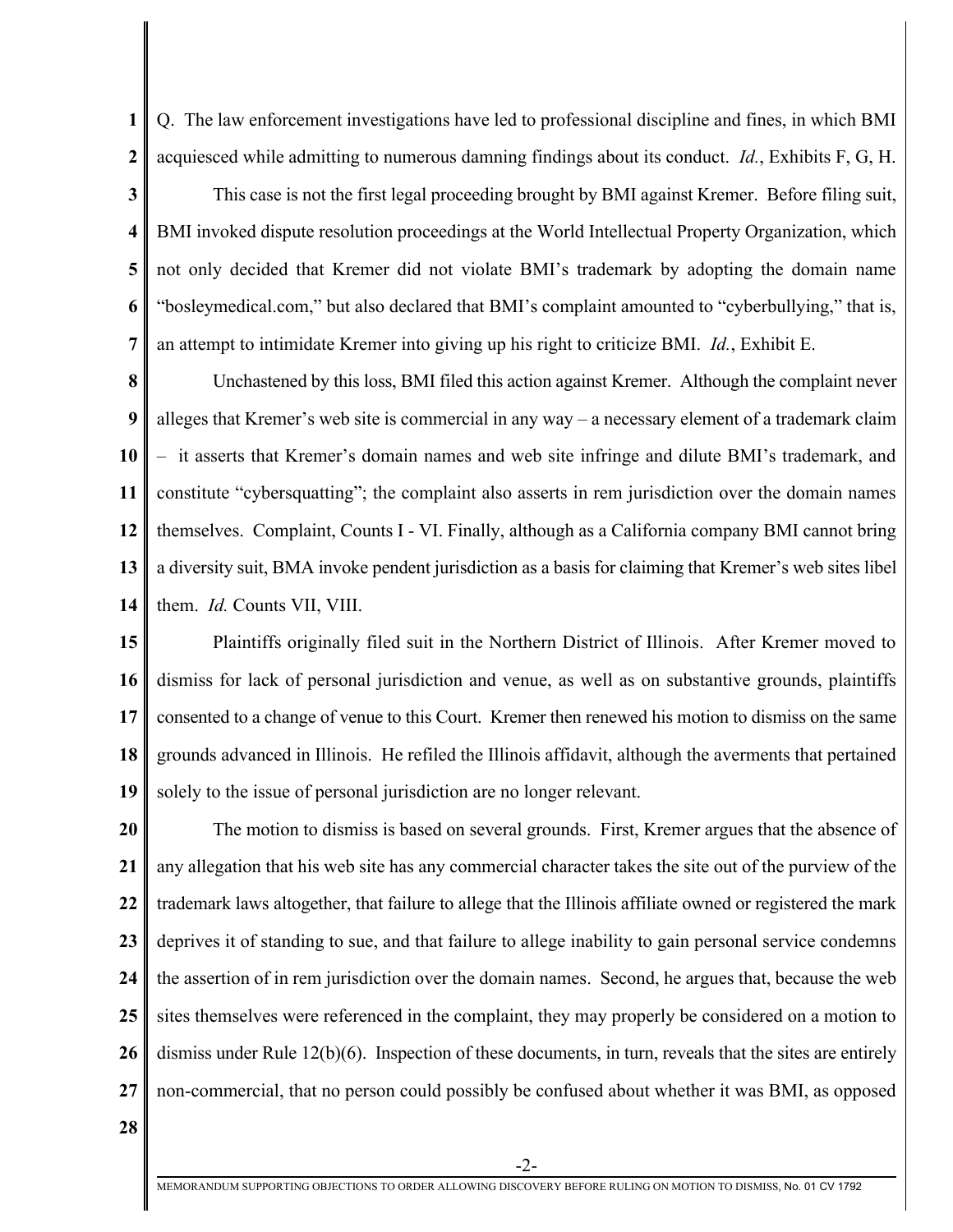**1 2 3** to a critic of BMI, who was sponsoring the sites, and that Kremer's use of the BMI name is a fair use and, indeed, is protected by the First Amendment. In sum, the motion argues that the trademark claim challenges clearly protected speech, warranting dismissal under Rule 12(b)(6) without leave to amend.

**4 5 6 7 8** Turning to the libel claims, Kremer's motion argued first that those claims should be dismissed for lack of federal jurisdiction, both because the dismissal of the trademark claims will leave no basis for jurisdiction, and because the Illinois affiliate, not even mentioned on the site, has no standing to sue. He also argued that the libel claims are not alleged in sufficient detail, because the law requires identification of the allegedly defamatory words, which has not been done.

**9 10 11 12** Finally, Kremer urged that even if the complaint could survive dismissal on these grounds, the state law claims should be stricken under the California SLAPP statute because plaintiffs could not show a reasonable probability of success on those claims. In support of these arguments, Kremer relied on the web sites as well as other documents in the public record.

**13 14 15 16 17 18 19 20** Instead of attempting to explain why the above grounds for dismissal and striking have no legal merit, BMI asked that the ruling on these motions be postponed to permit it to take discovery to prepare a response to Kremer's motion, which, it argues, should be treated as a motion for summary judgment. BMI characterized the original request as being only for "limited discovery," but in fact it sought discovery on every issue in the case, relating to both the trademark and the libel claims. In response, Kremer argued that the motion for leave to take discovery was premature because BMI must first demonstrate that the motions to dismiss and to strike cannot be granted unless discovery has been allowed, which, Kremer continued, BMI had not done.

**21 22 23 24 25 26 27** Magistrate Judge Battaglia addressed the issue of discovery in two stages. He did not consider whether the complaint could be dismissed under Rule  $12(b)(6)$  without granting any discovery, likely because the motion to dismiss was pending before this Court and had not been assigned to him for disposition. However, he rejected BMI's contention that it was entitled to discovery on the trademark issues in the case (because BMI did not object to that portion of his ruling within the ten days allowed by 28 U.S.C. § 636(b)(1), that decision has become final). He ruled that some limited discovery would be permitted on the libel claims against which the motion to strike had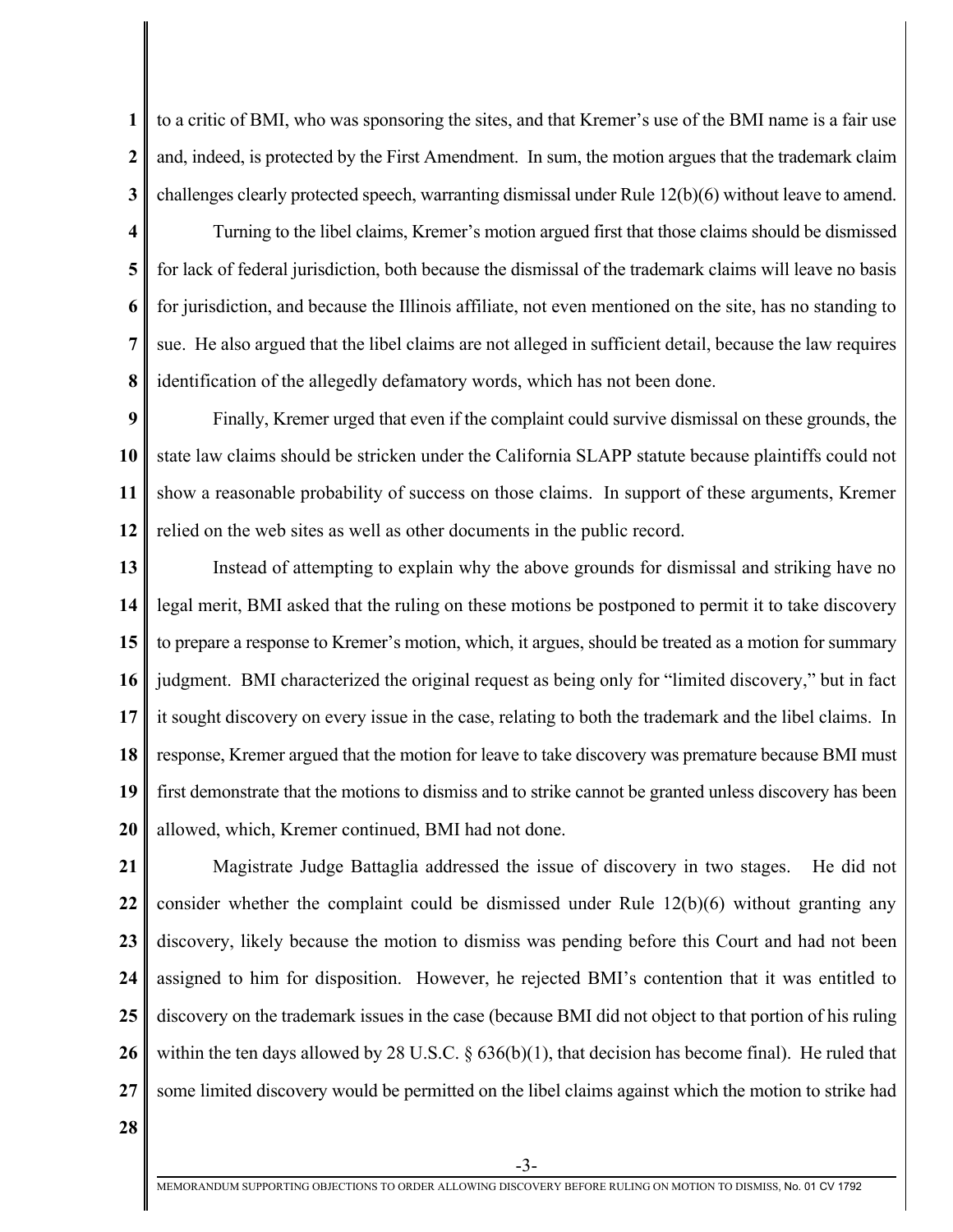**1 2 3 4 5 6 7 8 9 10 11 12** been filed, *citing Rogers v. Home Shopping Network*, 57 F. Supp.2d 973 (C.D. Cal. 1999); *Metabolife v. Wornick*, 264 F.3d 832 (9<sup>th</sup> Cir. 2001). The Magistrate Judge reasoned that the federal policy under Rule 56(f) of the Federal Rules of Civil Procedure, which requires that discovery be allowed when needed to oppose a motion for summary judgment, supersedes the California SLAPP statute, which disfavors discovery before a SLAPP motion is decided. February 5 Opinion, at 4-6. Although the Magistrate Judge did not decide that such discovery was strictly "necessary," in that the motion to strike could not be granted on issues to which the requested discovery was not relevant, he did decide that discovery should be allowed on two libel-related issues raised by the motion to strike, namely, the legal distinction between fact and opinion, and the issue of actual malice. *Id.* at 6. However, he also decided that plaintiffs' requests for leave to take discovery on these topics were "overly broad and open-ended," and he directed the parties to file supplemental briefs if the parties could not reach agreement about what discovery should be allowed. *Id.* at 7.

**13 14 15 16 17 18 19 20 21 22 23 24** BMI requested leave to serve 8 interrogatories and 25 document requests, and to pursue 30 deposition topics, that covered the entire range of issues in the case. Its memorandum of law made clear that the primary purpose of most of the discovery requests was to obtain information in support of the trademark claims. In opposition, Kremer reiterated that the motion to dismiss the federal claims was made solely on the face of the complaint coupled with the web sites on which the complaint was based, invoking the rule that documents referenced in the complaint itself may be considered. Accordingly, he argued there was no basis for allowing discovery with respect to the trademark claims. Moreover, defendant argued that the much of the discovery sought in connection with the SLAPP motion went well beyond the limited issues about which the Magistrate Judge's order had declared that discovery was to be allowed; defendant also argued that because the distinction between fact and opinion was a matter of law, the discovery requests directed at that subject should not be authorized.

**25 26 27** The Magistrate Judge generally agreed with Kremer's arguments about the specific discovery to be allowed. The Magistrate Judge ruled that his original order was not intended to allow openended discovery on the trademark claims, but rather denied discovery on those issues and allowed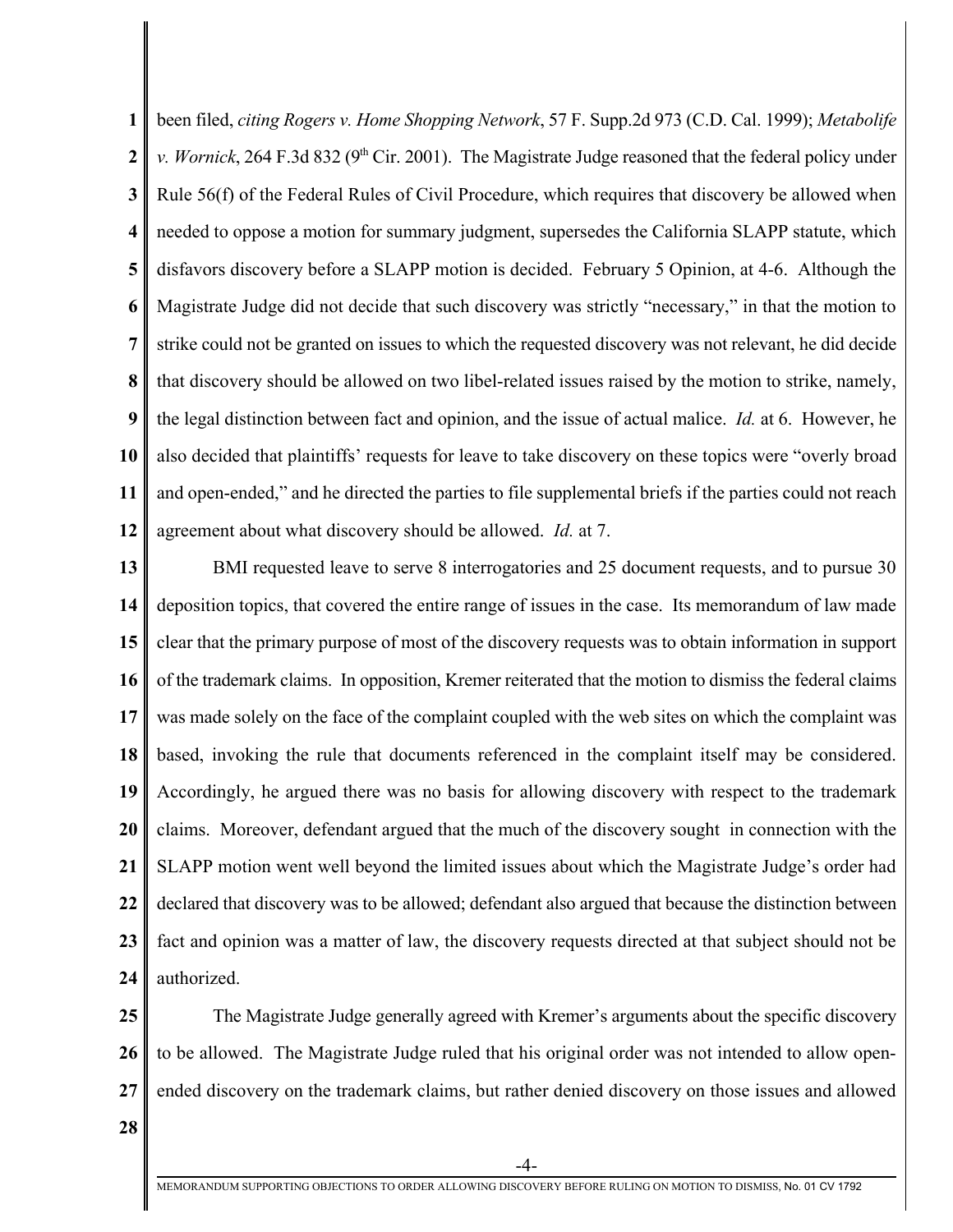| 1                       | discovery only on three discrete issues relating to the SLAPP motion. In that regard, the Judge                                                                                                                  |
|-------------------------|------------------------------------------------------------------------------------------------------------------------------------------------------------------------------------------------------------------|
| $\boldsymbol{2}$        | with drew his approval of discovery relating to the fact-opinion distinction, and granted leave to take                                                                                                          |
| 3                       | discovery only on specified discovery requests pertaining to the issue of actual malice, accepting                                                                                                               |
| $\overline{\mathbf{4}}$ | Kremer's proposed revisions of those requests.                                                                                                                                                                   |
| 5                       | <b>STANDARD OF REVIEW</b>                                                                                                                                                                                        |
| 6                       | A non-dispositive order entered by a magistrate is typically reviewed under the "clearly"                                                                                                                        |
| 7                       | erroneous or contrary to law standard." Grimes v. City & County of San Francisco, 951 F.2d 236, 241                                                                                                              |
| 8                       | (9th Cir. 1991).<br>Kremer's objections are entitled to de novo review because they rest on a                                                                                                                    |
| 9                       | fundamental question of law: When a defendant has moved to dismiss a complaint as a matter of law                                                                                                                |
| 10                      | and to strike the complaint under the California SLAPP statute, should discovery be allowed where                                                                                                                |
| 11                      | the plaintiffs can show that the defendant has superior access to information on even one factual issue                                                                                                          |
| 12                      | that is raised on the SLAPP motion, or should discovery be allowed only if the plaintiffs can show                                                                                                               |
| 13                      | that the motions to dismiss and to strike cannot be granted on any grounds, even those on which no                                                                                                               |
| 14                      | discovery is required.                                                                                                                                                                                           |
|                         |                                                                                                                                                                                                                  |
| 15                      | <b>ARGUMENT</b>                                                                                                                                                                                                  |
| 16<br>17                | The Policies of the SLAPP Statute and the Policies of Federal Rule 56(f) Should<br>A.<br>Be Reconciled By Allowing Discovery Only If the Complaint Cannot Be<br>Dismissed on Any Ground Not Requiring Discovery. |
| 18                      | California law protects against use of the courts to discourage free speech. Lawsuits that have                                                                                                                  |
|                         | this intended effect are known as SLAPP suits-Strategic Litigation Against Public Participation.                                                                                                                 |
|                         | SLAPP suits stifle free speech. They undermine the open expression of ideas,                                                                                                                                     |
| 19<br>20<br>21          | opinions and the disclosure of information. The marketplace of ideas, not the tort<br>system, is the means by which our society evaluates [and validates] those opinions.                                        |
| 22                      | The threat of a SLAPP action brings a disquieting stillness to the sound and fury of<br>legitimate debate.                                                                                                       |
| 23                      | Beilenson v. Superior Court, 44 Cal.App.4th 944, 956 (1996)                                                                                                                                                      |
| 24                      | In 1992, the Legislature recognized a "disturbing increase in lawsuits brought primarily to                                                                                                                      |
| 25                      | chill the valid exercise of the constitutional rights of freedom of speech and petition," and found a                                                                                                            |
| 26                      | strong public interest in encouraging "continued participation in matters of public significance."                                                                                                               |
| 27                      | $§$ 425.16(a). As one court explained:                                                                                                                                                                           |
| 28                      |                                                                                                                                                                                                                  |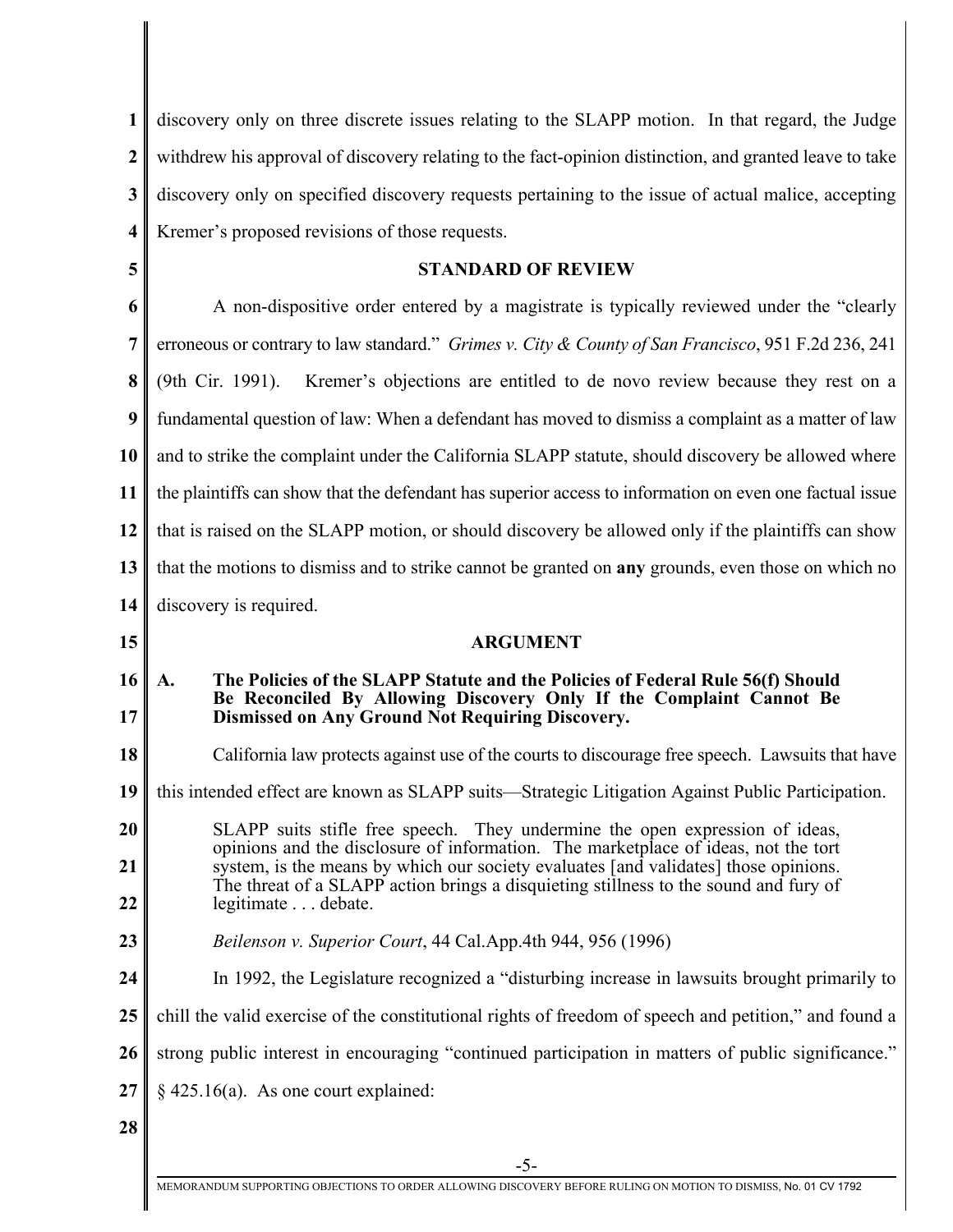**1 2 3 4 5 6 7 8 9 10 11 12 13 14 15 16 17 18 19 20 21 22 23 24 25 26 27 28** While SLAPP suits "masquerade as ordinary lawsuits" the conceptual features which reveal them as SLAPP's are that they are generally meritless suits brought by large private interests to deter common citizens from exercising their political or legal rights or to punish them for doing so. . . . Because winning is not a SLAPP plaintiff's primary motivation, defendants' traditional safeguards against meritless actions, (suits for malicious prosecution and abuse of process, requests for sanctions) are inadequate to counter SLAPP's. Instead, the SLAPPer considers any damage or sanction award which the SLAPPee might eventually recover as merely a cost of doing business. . . . By the time a SLAPP victim can win a "SLAPP-back" suit years later the SLAPP plaintiff will probably already have accomplished its underlying objective. Furthermore, retaliation against the SLAPPer may be counter-productive because it ties up the SLAPPee's resources even longer than defending the SLAPP suit itself. *Wilcox v. Superior Court, supra*, 27 Cal.App.4th 809, 816 (1994) (citations omitted). To ensure that "participation [in matters of public significance] not be chilled through abuse of the judicial process,"§ 425.16(a), the Legislature established a presumption against the maintenance of litigation arising from any act "in furtherance of the [defendant]'s right of petition or free speech under the United States or California Constitution in connection with a public issue."  $\frac{2425.16(b)(1)}{245.16(b)(1)}$ . Once a court determines that such an issue is involved, the cause of action "shall be subject to a special motion to strike, unless the court determines that the plaintiff has established that there is a probability that the plaintiff will prevail on the claim." *Id.* To ensure that this hard look at the merits comes early in the litigation, the motion to strike must be filed within sixty days of the service of the complaint, § 425.16(f); discovery is stayed pending the court's decision on the motion, unless the court decides to allow specified discovery for good cause shown,  $\S$  425.16(g); the plaintiff justifies its claims by filing briefs showing that its claims have legal merit and affidavits showing enough factual basis for the claims to establish a probability of success on the merits, § 425.16(b)(2); and the court must hear the SLAPP motion within thirty days. § 425.16(f). In *United States v. Lockheed Missiles and Space Co.*, 171 F.3d 1208 (9<sup>th</sup> Cir. 1999), the Court of Appeals recognized that the SLAPP statute, although procedural in formulation, furthers "important, substantive state interests" by providing "an additional, unique weapon to the pretrial arsenal" of an individual who is sued for exercising his right of free speech. *Id.* at 1218. Moreover, "if the SLAPP provisions are held not to apply in federal court, a litigant interested in bringing meritless SLAPP claims would have a significant incentive to shop for a federal forum. Conversely, a litigant otherwise entitled to the protections of the SLAPP statute would find considerable

-6-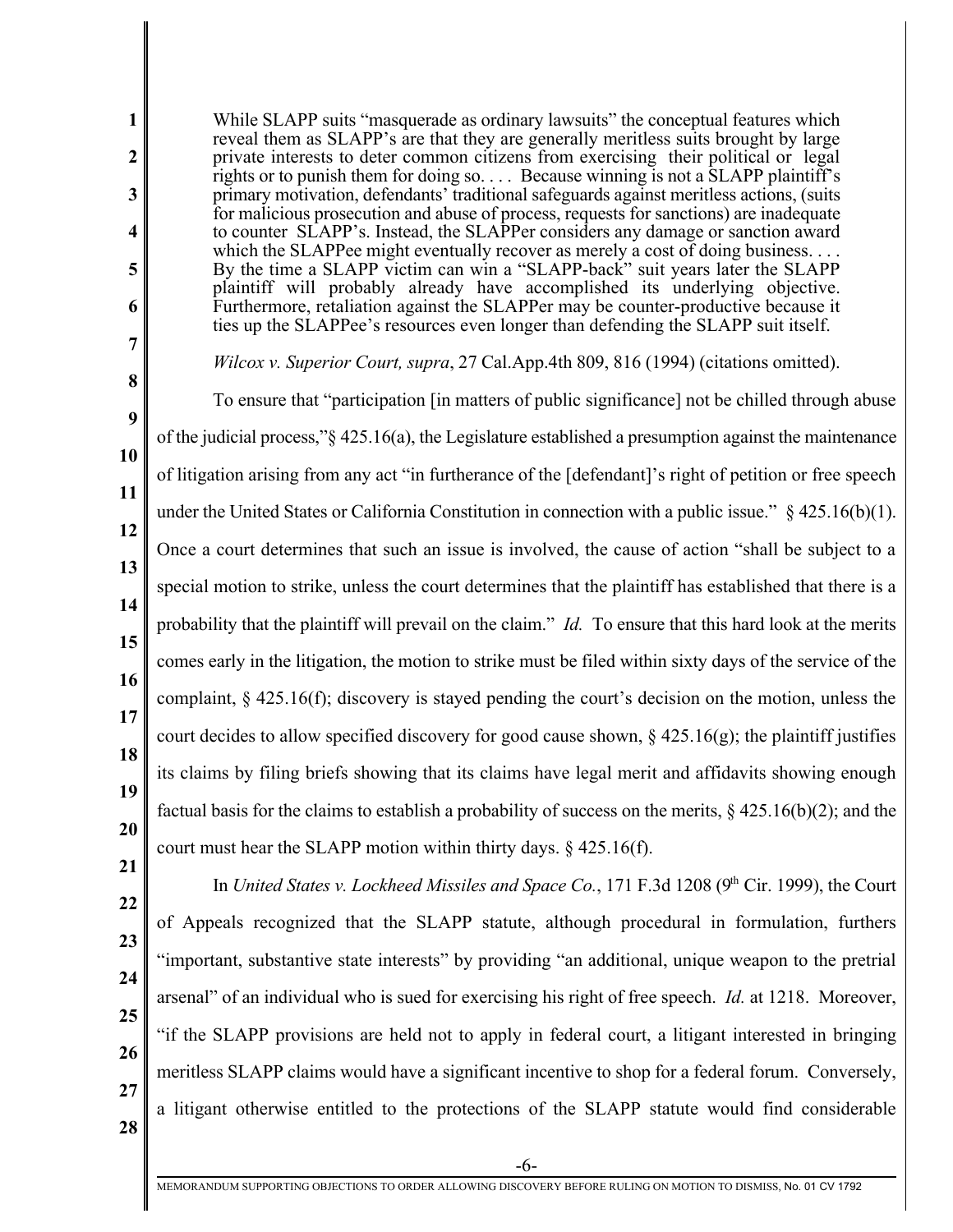**1 2 3 4 5** disadvantage in a federal proceeding." *Id.* Thus, the Court held that the procedures of the SLAPP statute do apply in federal court, at least so long as no federal interests are undermined by application of the SLAPP statute, and hence there is no "direct collision" with the Federal Rules. *Id.* Where the two sets of procedures "can exist side by side, each controlling its own intended sphere of coverage without conflict," there is no reason to refuse to apply the state rules. *Id.* at 1217.

**6 7 8 9 10 11 12** A special motion to strike is in many respects analogous to a motion to dismiss under Federal Rule 12. Like a SLAPP motion, a Rule 12 motion is typically decided without discovery. Thus, discovery does not commence until after the Early Neutral Evaluation, which is not held until after the defendant has answered, Local Rule  $16.1(c)(1)$ , and a motion to dismiss under Rule 12 tolls the time for filing an answer. Rule  $12(a)(4)$ . Moreover, because a motion to dismiss is based only on the face of the complaint and documents cited or referenced in the complaint, there is normally neither opportunity nor need for discovery to determine whether a Rule 12 motion may be granted.

**13 14 15 16 17 18 19 20 21 22 23 24** By contrast, Rule 56 expressly addresses the issue of discovery. Rule 56(f) provides that, if the party opposing a motion for summary judgment "cannot for reasons stated present by affidavit facts essential to justify the party's opposition," the court may continue the decision on the motion for summary judgment to permit the nonmoving party to pursue discovery of the necessary facts. However, the nonmoving party must show "how the information sought would preclude summary judgment." *California Union Ins. v. American Diversified Sav.*, 914 F.2d 1271, 1278 (9<sup>th</sup> Cir. 1990). If summary judgment is sought on multiple grounds, there may be some issues on which discovery may be essential before summary judgment may be granted, and other grounds that can be decided without discovery. In those circumstances, summary judgment may be granted on the grounds on which there is no genuine issue. *E.g.*, *United States v. Bob Stofer Oldsmobile*, 766 F.2d 1147, 1152  $(7<sup>th</sup> Cir. 1985)$  (no continuance to take discovery on plaintiff's intent where defendant failed to justify denial of summary judgment on bases of reasonable reliance).

**25 26 27** In libel cases, many federal courts, cognizant of the oppressive impact that litigation can have, deny discovery into confidential sources and other issues bearing on actual malice when the defendant can prevail on other issues in the case. The courts have not hesitated to deny discovery that implicates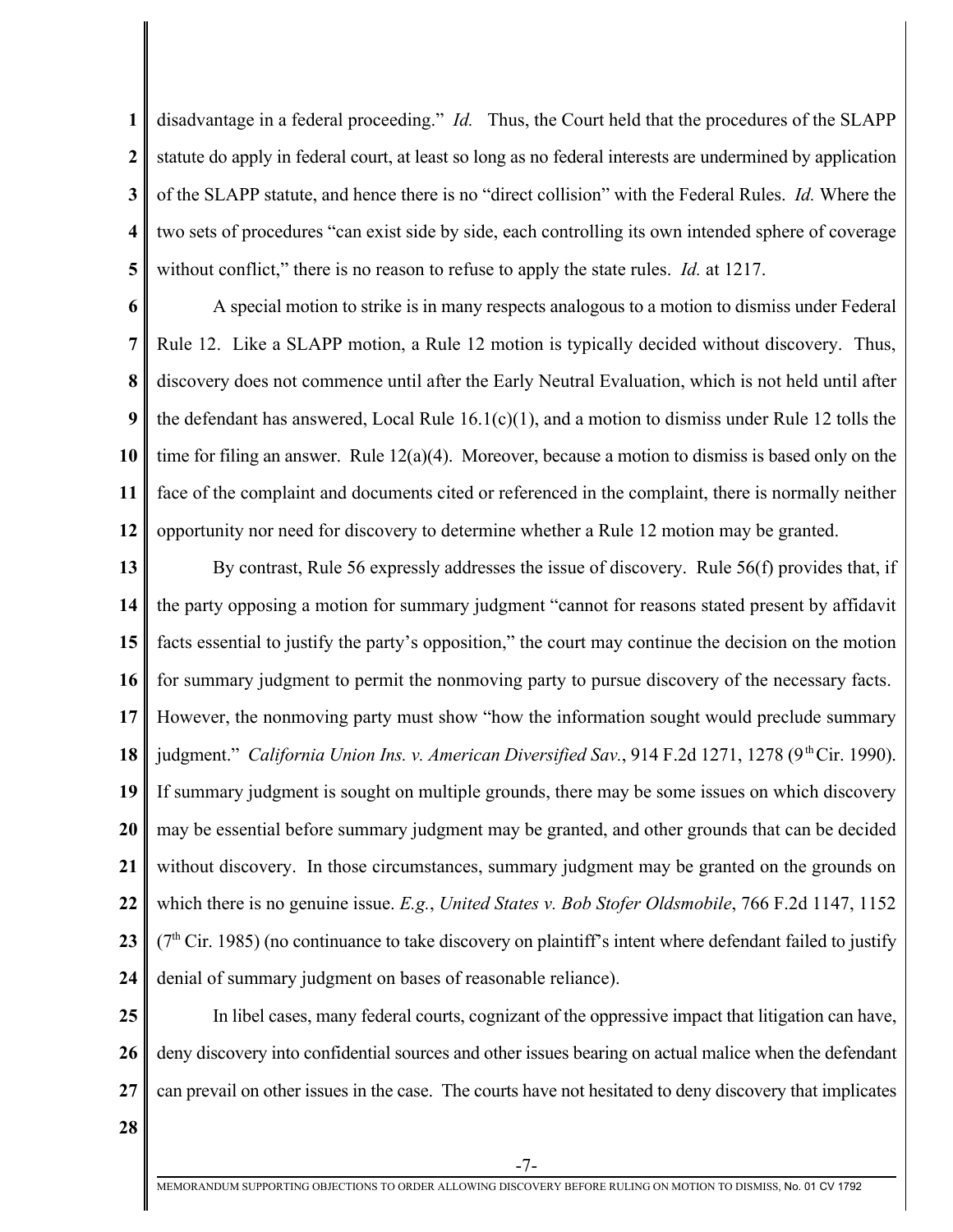**1 2 3 4 5 6 7 8 9 10 11** First Amendment rights when it is clear that summary judgment would be granted anyway. *See Cervantes v. Time, Inc.*, 464 F.2d 986 ( $8<sup>th</sup> Cir.$  1972) (affirming summary judgment without discovery into reporter's sources because record was sufficient to decide case); *Nicosia v. DeRooy,* 72 F. Supp. 2d 1093, 1110-1111 (N.D. Cal. 1999); *Southwell v. Southern Poverty Law Center*, 949 F. Supp. 1303, 1311 (W.D. Mich. 1996). Recognizing the impact that the discovery process can have on free speech rights, courts have been careful to insist that only discovery that is actually needed to decide the motion should be granted. *Bruno & Stillman v. Globe Newspaper Co.*, 633 F.2d 583, 597 (1<sup>st</sup> Cir. 1980); *McBride v. Merrell Dow*, 717 F.2d 1460, 1466-1467 (D.C. Cir. 1983). Even discovery seeking to identify a defendant may burden the defendant's First Amendment rights and so be denied until the plaintiffs have shown that they have a substantial case on the merits. *See Dendrite Int'l v. Doe*, 342 N.J. Super. 134 (App. Div. 2001).

**12 13 14 15 16 17 18 19 20** Courts also postpone discovery in cases where a public official, sued for having violated constitutional rights, pleads the defense of qualified immunity. The doctrine of qualified immunity protects officials not only from the threat of liability, but also from the rigors of litigation, and consequently a defendant pleading qualified immunity is entitled to a ruling on that defense before the commencement of discovery. *E.g.*, *Mitchell v. Forsyth*, 472 U.S. 511, 526 (1985). Thus, even if discovery might otherwise be appropriate on some other issues in the case, the official is entitled to have discovery stayed until the issue of qualified immunity has been resolved, including an interlocutory appeal from the denial of immunity if need be. *Behrens v. Pelletier*, 516 U.S. 299 (1996).

**21 22 23 24** The California SLAPP statute is closely analogous to the doctrine of official immunity because it, too, was adopted by the California legislature to protect persons who have exercised their right of free speech from the rigors of litigation unless the plaintiff bringing the suit has evidence sufficient to show a reasonable probability of success on the merits.

**25 26 27** The Ninth Circuit has specifically recognized the danger posed by a suit that is filed to wear the defendant down with expensive litigation so that, even if he can prevail in the end, the cost of "free speech" becomes so high that he gives up his rights; at the same time, others who see what this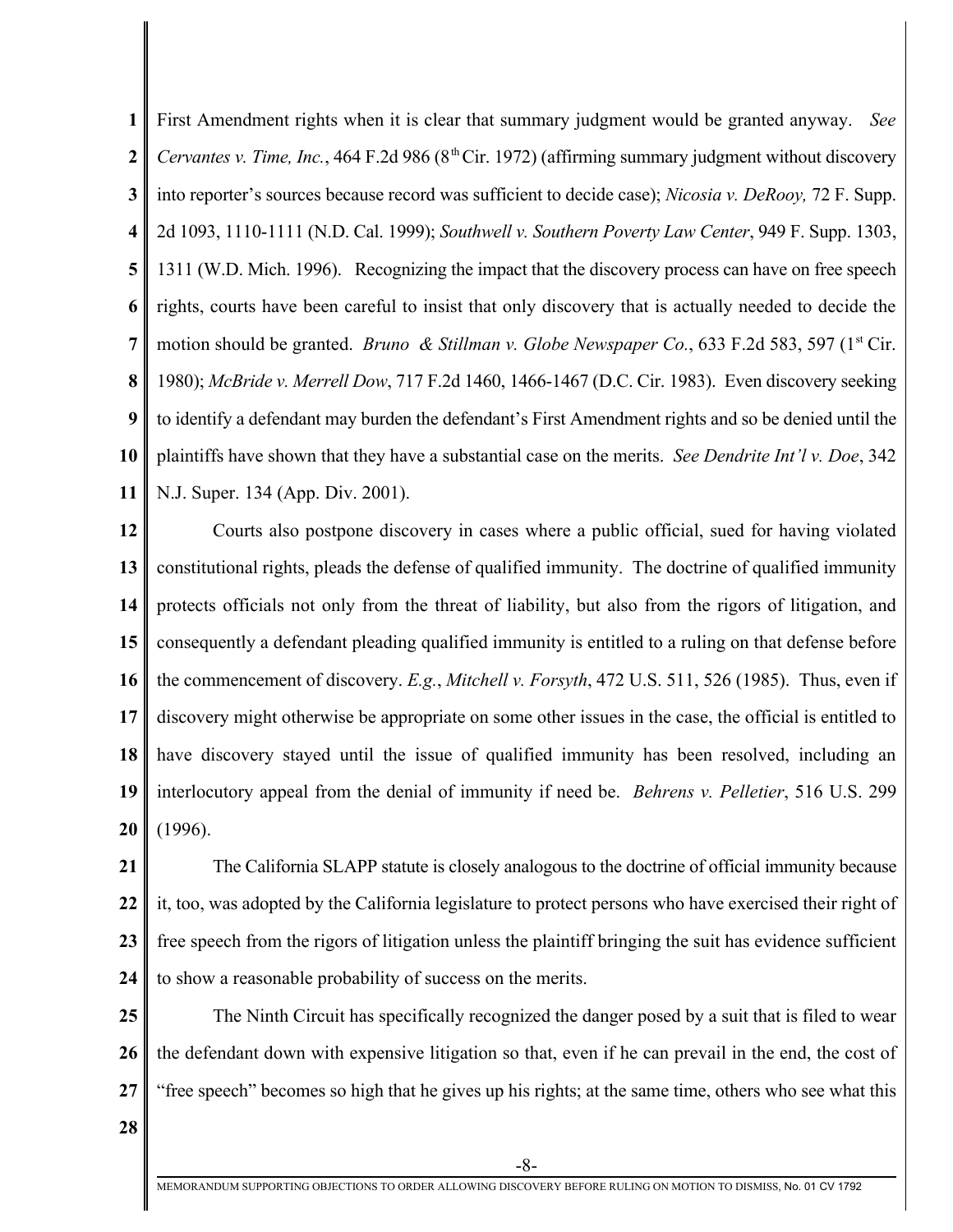**1 2 3 4 5 6 7 8** company does to its critics will censor themselves. *E.g.*, *Franchise Realty Interstate Corp. v. Culinary Workers San Francisco Jt. Bd.*, 542 F.2d 1076, 1083 (9<sup>th</sup> Cir. 1976). Consequently, "when a plaintiff seeks damages . . . for conduct which is prima facie protected by the First Amendment, the danger that the mere pendency of the action will chill the exercise of First Amendment rights requires more specific allegations than would otherwise be required." *Kottle v. Northwest Kidney Centers*, 146 F.3d 1056, 1063 (9<sup>th</sup> Cir. 1998); *Barry v. Time, Inc.*, 584 F. Supp. 1110, 1121 *et seq.* (N.D. Cal. 1984). Just as federal courts adapt their procedures to accommodate federal law policies, they can adapt their procedures to accommodate analogous state law policies as well.

**9 10**

#### **B. Discovery Should Not Be Permitted to Oppose a Motion to Dismiss and Motion to Strike Unless Plaintiff Can Show That Such Discovery Is "Essential" Because the Motions Cannot Be Granted Without Such Discovery.**

**11 12 13 14 15 16 17 18 19 20 21** The two cases on which the Magistrate Judge relied in his order allowing some discovery to plaintiff, *Rogers v. Home Shopping Network*, 57 F. Supp. 2d 973 (C.D. Cal. 1999), and *Metabolife v. Warnick*, 264 F.3d 832 ( $9<sup>th</sup>$  Cir. 2001), demonstrate that the discovery-denying procedures of the SLAPP statute often do not collide with federal court procedures. *Rogers* canvassed the various federal and state interests at stake and noted that a special motion to strike can be premised **entirely** on legal arguments, analogous to a Rule 12(b) motion to dismiss, or it can raise factual matters that would be decided, in a state court, by examining affidavits from both sides. When only legal issues are presented, the special motion to strike can be granted without allowing any discovery. 57 F. Supp.2d at 980 (noting that this happened in *Lockheed*). Only when the motion to strike functions in a manner analogous to a motion for summary judgment must Rule 56(f) standards must be applied to decide whether to allow discovery. *Id.* at 980-981.

**22 23 24 25 26 27** But the fact that a special motion to strike is based on factual rather than legal considerations does not mean that discovery must be allowed before the motion can be decided. In *Metabolife*, the Ninth Circuit held that Rule 56(f)'s policy on allowing discovery collides with section 425.16(g) to the extent that the latter would deny discovery "where the nonmoving party has not had the opportunity to discover information that is **essential to its opposition.**" 264 F.3d at 846 (emphasis added). *Rogers* applied the same standard, allowing discovery before a ruling on the special motion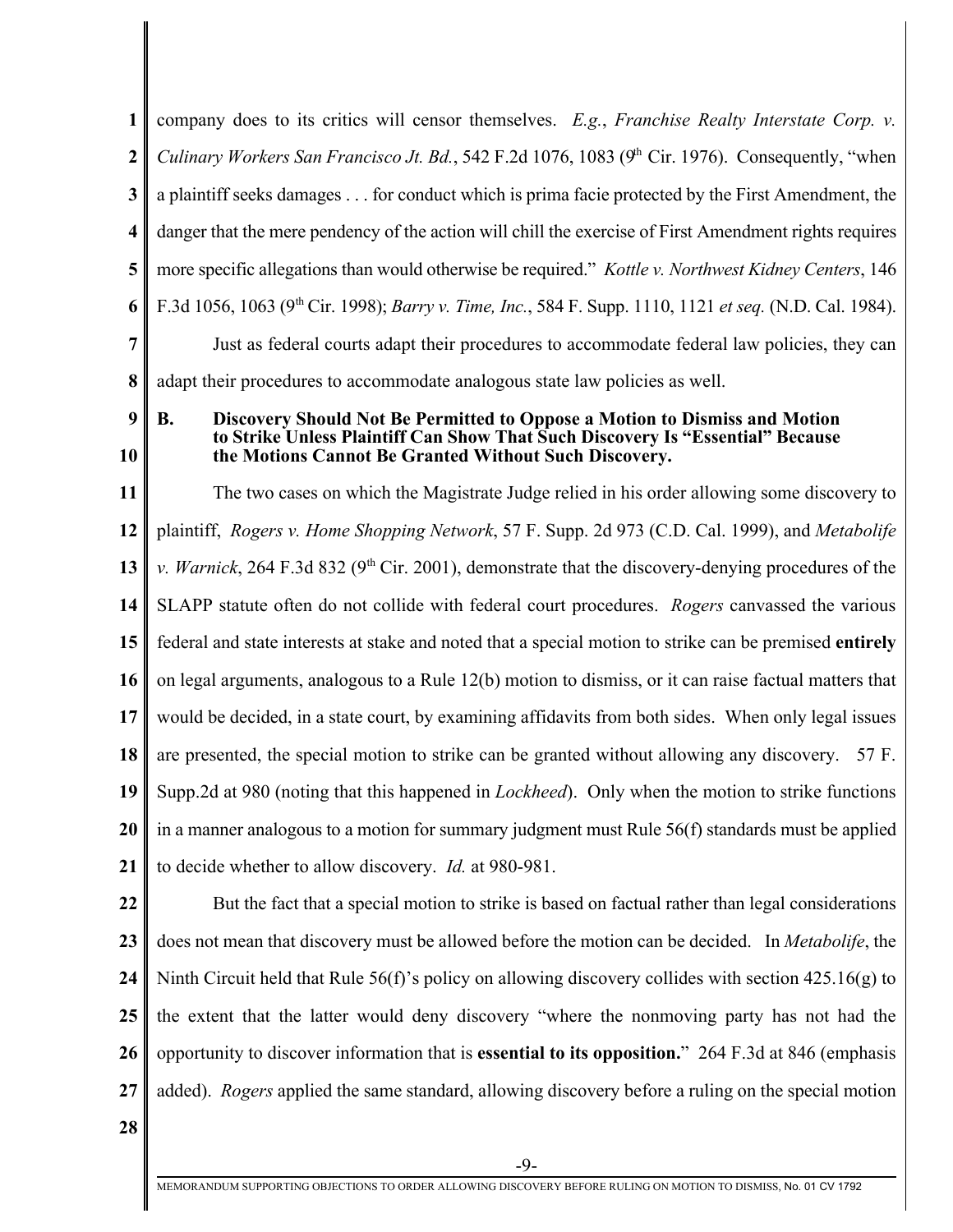**1 2 3 4 5 6 7 8** to strike only when "necessary discovery" was at issue, "tak[ing] into account difficulties that the nonmoving party may have in developing the evidence he requires to defend the motion." 57 F. Supp.2d at 973. The court deferred ruling on the special motion to strike so that Rogers could seek to identify the confidential informant on which the defendant depended to show the basis for its belief that the contested statements were true. 57 F. Supp.2d at 973, 985. In a subsequent decision, however, the court refused to order identification of the source because Rogers had not presented a prima facie case that the defamatory statements were false. *Rogers v. Home Shopping Network*, 73 F. Supp. 2d 1140 (C.D. Cal. 1999).

**9 10 11 12 13 14 15 16 17 18 19 20 21 22 23 24 25 26 27** Similarly, in *Metabolife*, the district court had recognized the principle that a motion to strike normally cannot be granted on the issue of actual malice because the defendant controls information that the plaintiff would otherwise need to establish a probability of success. 72 F. Supp.2d 1160, 1166 (S.D. Cal. 1999). Nevertheless, the court granted the motion to strike because plaintiff had not established a probability of success in showing that certain contested statements were false, *id.* at 1174, 1175, 1176, and because other statements were not sufficiently factual to be the subject of a libel action. *Id.* at 1172. The Court of Appeals did not reject the district court's conclusion that discovery on actual malice was not necessary if the complaint can be stricken on the issue of falsity. Rather, the Court of Appeals reversed some of the rulings with respect to falsity on the ground that the district court had improperly excluded affidavits from expert witnesses on grounds of insufficient reliability, 264 F.3d at 840-845, and then ruled that, on remand, discovery should be allowed on the issue of falsity of one statement because the nature of the contested statement – that "every expert we asked said Metabolife is not safe" – stated facts that were peculiarly within the broadcaster's control and hence Metabolife was entitled to discovery to identify the experts on which this statement was based before the special motion to strike could be granted. 264 F.3d at 846-847, 848. The Court made clear, however, that it was directing only "limited discovery" with respect to a very specific statement whose actionability under libel law had been carefully considered and whose potential falsity had been shown by the affidavits already submitted by the plaintiff in that case. *Id.* at 848. Likewise, here, Kremer is entitled to a careful vetting of specific statements, which are shown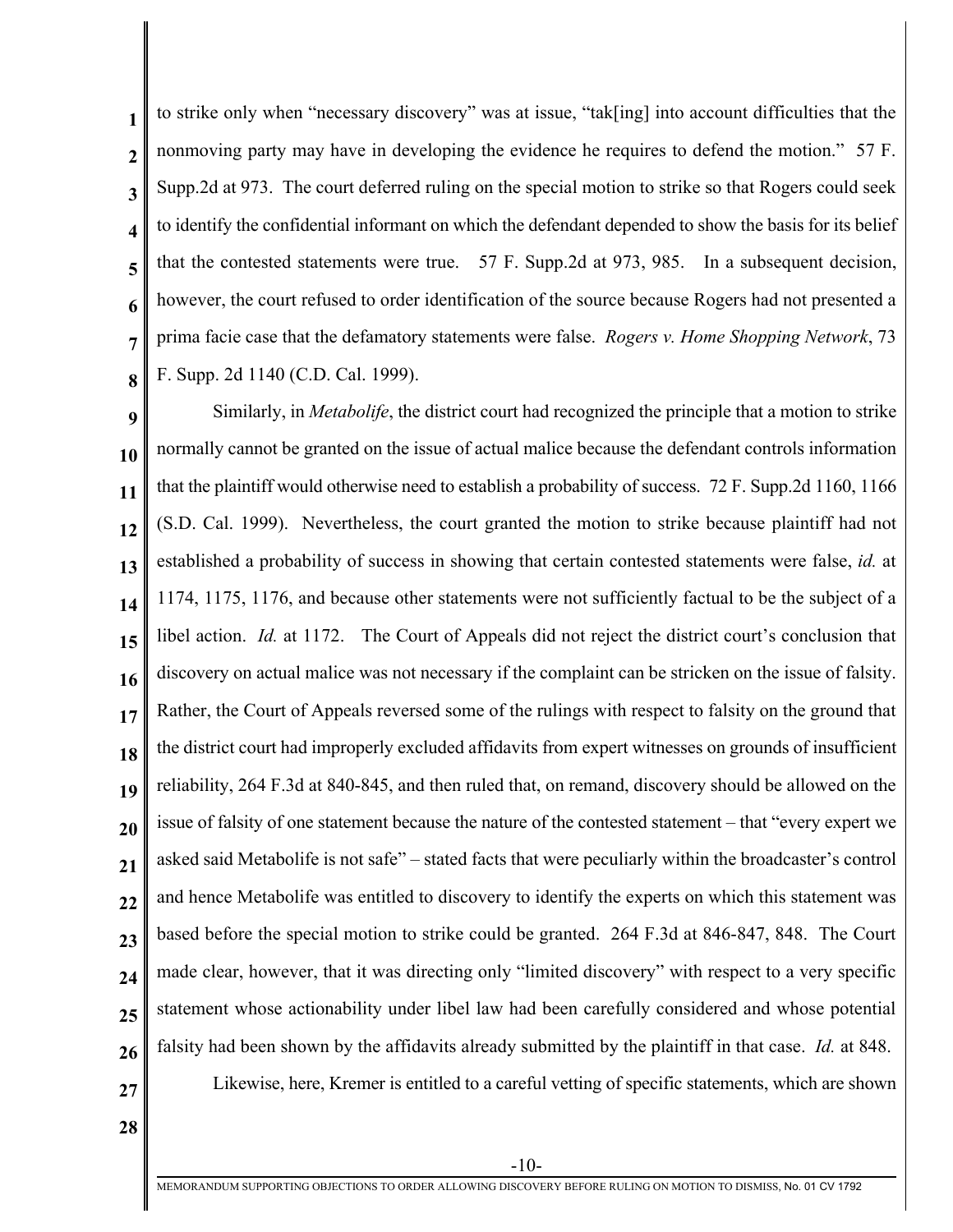to be defamatory and whose falsity has been supported with substantial evidence, before discovery is allowed.

**Motion to Dismiss Can Be Granted and the Special Motion to Strike Can Be Granted on Issues With Respect to Which No Discovery Is Sought or Needed.**

**C. BMI Has Not Shown That Discovery Is "Essential to Its Opposition" Because the**

## **2**

# **4 5**

**3**

**1**

**6**

### **1. Because Federal Jurisdiction Depends on Federal Claims Whose Dismissal Is Sought Under Rule 12(b)(6), the Court Should Postpone Any Ruling on the Need for Discovery Until the Court Rules on the Motion to Dismiss the Federal Claims.**

**7 8 9 10 11 12 13** Discovery should be denied because the only discovery that BMI presently seeks pertains to the state law defamation claims at which Kremer's SLAPP motion is directed. There is no diversity between the parties because both BMI (the parent company) and Kremer are citizens of California. Consequently, if the federal trademark claims are dismissed, the state claims will have to be dismissed for lack of jurisdiction. *UMW v. Gibbs*, 383 U.S. 715, 726 (1966). Thereafter, the decision whether to allow discovery before a SLAPP motion can be decided will have to be made in state court, assuming that BMI chooses to pursue the libel claims in that forum.

**14 15 16 17 18 19 20 21 22** Although BMI originally sought discovery in support of its opposition to the motion to dismiss the trademark claims, Kremer opposed that discovery on the ground that his motion could be resolved on the face of the complaint, both because the complaint fails to allege use in commerce for the infringement claim and commercial use for the remaining claims, as required for Lanham Act jurisdiction, as well as by examining the web sites, which can be considered on a motion to dismiss because they are alleged in the complaint and the complaint turns on their contents. The Magistrate correctly decided that BMI does not need discovery in order to file an opposition to that motion to dismiss, and limited discovery to the libel claim. BMI did not file objections to that part of the Magistrate Judge's decision, which has thus become final.

- **23**
- **24 25**

**26**

**27**

To the extent that there is a difference between the availability of discovery under the SLAPP statute and Rule 56(f), the Rule 56(f) procedures are applicable only to the libel claims, and then only insofar as the Court has pendent jurisdiction. Thus, the considerations of federalism and comity that animated *UMW v Gibbs* and its warning that federal courts should avoid "needless decisions of state law," 383 U.S. at 726, support the reversal of the Magistrate Judge's decision to allow discovery to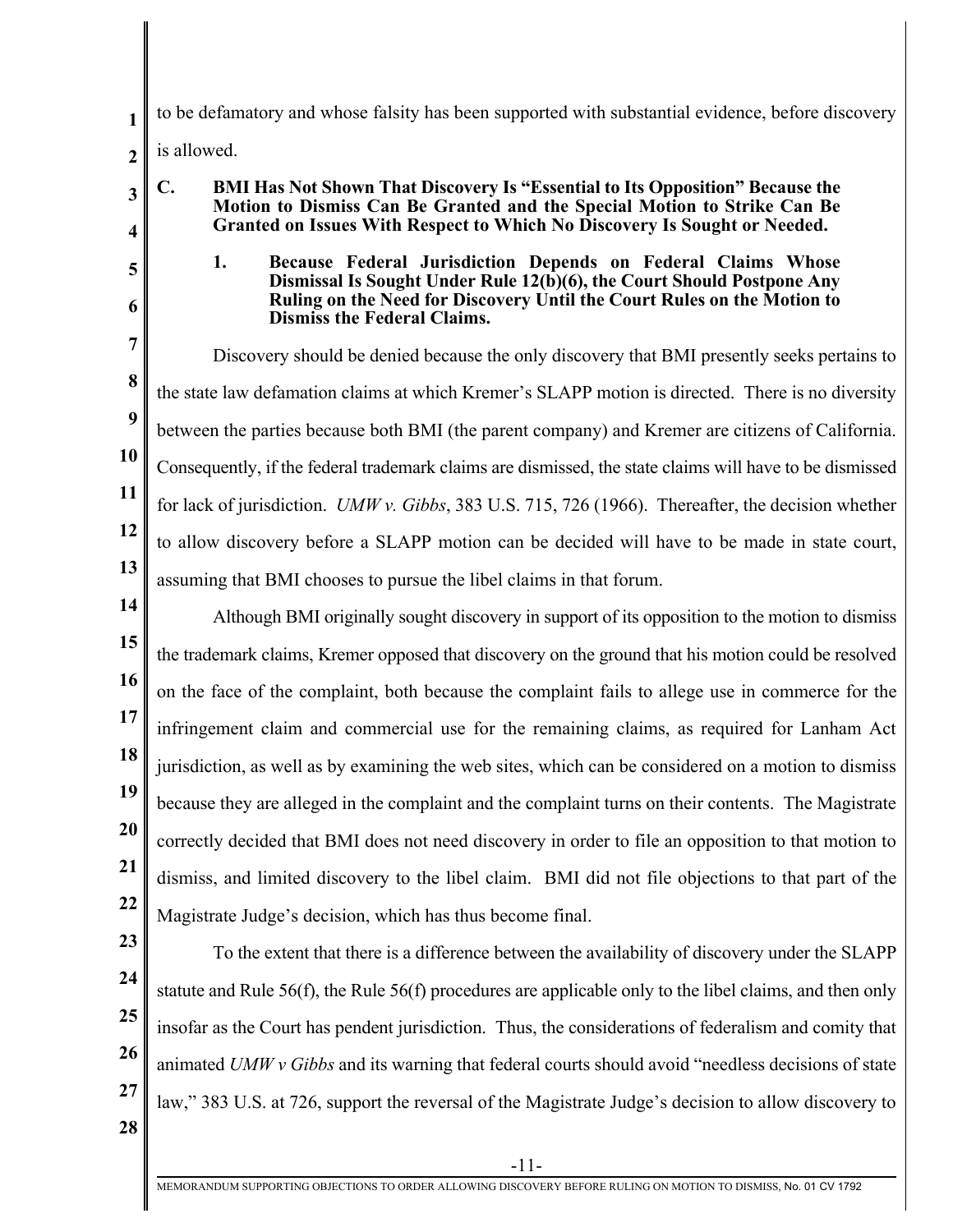**1 2** proceed on issues relating to the libel claims before this Cort has decided whether to dismiss the federal trademark claims.

**3 4 5 6 7** The Ninth Circuit in *Lockheed* warned that forum-shopping would be encouraged if it becomes too easy for SLAPP plaintiffs to avoid the limitations of the SLAPP statute by the simple expedient of bringing state claims to such cases to federal court. 171 F.3d at 1218. Accordingly, no discovery should be permitted at this stage, but BMI should be directed to file a response to the motion to dismiss the trademark claims.

**8**

### **2. Discovery Is Not Needed For the Court to Decide Whether to Dismiss the Libel Claims on Their Face.**

**9 10 11 12 13** In addition to moving to strike the libel claims because BMI has not established a probability of success on the facts, Kremer also seeks to have the libel claims dismissed on their face. If this aspect of the motion to dismiss and strike is granted, there will be no need to reach the question of whether plaintiff has enough evidence to show a probability of success on the libel claims, and the entire basis for the discovery will evaporate.

**14 15 16 17 18 19 20 21 22** Kremer argued in support of his motion to dismiss the libel claims that BMI's failure to identify the defamatory words is fatal to its complaint. Memorandum in Support of Motion to Dismiss, at 22-23. The requirement of identifying the defamatory words is important because, once those words are identified, Kremer may be able to argue that the words express opinions rather than facts, that they exactly match facts that the plaintiffs have admitted in consent decrees, or that they present other grounds for dismissal. By denying Kremer the ability to move to strike particular allegations of defamation on the face of the complaint because the allegations are put so generally, plaintiffs seek to avoid a ruling on this motion to dismiss so that they can continue to gain the maximum harassment value against Kremer before the Court rules in Kremer's favor.

- **23**
- **24 25**

**26**

**27**

For example, plaintiffs took issue with the assertion in Kremer's memorandum in support of his motion to dismiss that the "summaries of several different investigations" are either true or matters of opinion. This defense is not viable, said plaintiffs, because "BMI disputes the factual accuracy of these summaries." Mem. at 4. But which summaries? The complaint does not identify a single "summary" that it contends is false; it simply identifies some topics on which it considers the site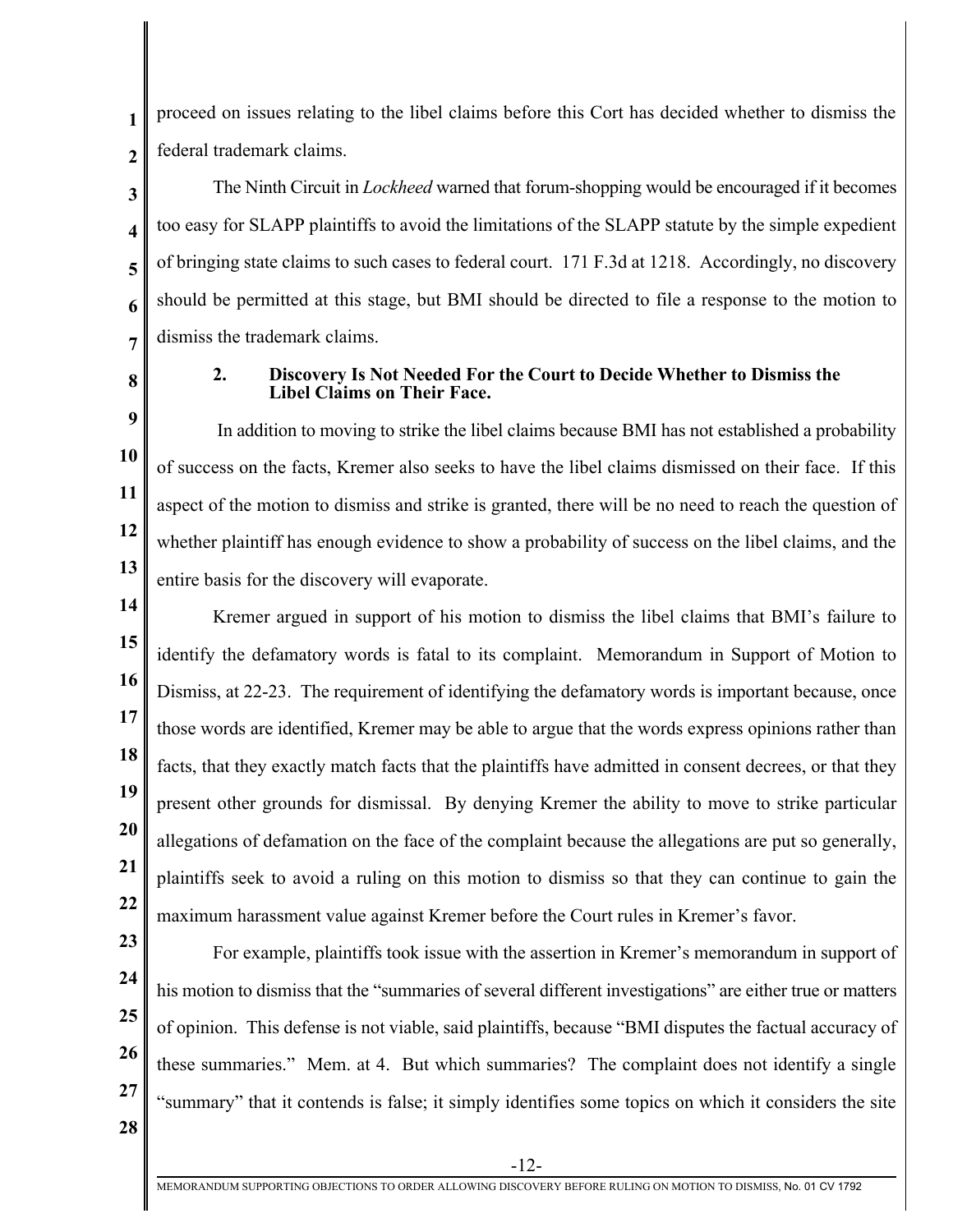**1 2 3 4 5 6 7 8 9 10 11 12** inaccurate. And, because the complaint is not specific, Kremer cannot be specific in pointing to the investigatory or other data and comparing it with the content of his web site to show that there is no valid claim for relief as a matter of law. Until each of the supposedly defamatory passages is identified, Kremer cannot specifically rebut the vague allegations of defamation, and the Court cannot decide whether discovery is needed to defeat the motion to strike. Similarly, identification of the specific words said to be actionable is needed before the Court can decide whether a given statement is opinion. Although BMI argued that discovery is needed to decide the opinion question, the distinction between fact and opinion is a matter of law that is frequently decided on a motion to dismiss. *Leidholdt v. LFP, Inc.*, 860 F.2d 890, 893 (9<sup>th</sup> Cir. 1988); *Gregory v. McDonnell-Douglas Corp.*, 17 Cal. 3d 596, 601, 552 P.2d 425, 428 (1976). *Accord Global Telemedia v. Does*, 132 F. Supp.2d 1261, 1271 (C.D. Cal. 2001) (follows *Rogers* by granting SLAPP motion on grounds of opinion without allowing discovery).

**13 14 15 16** Kremer has also moved to dismiss on the ground that nothing on the web site is "of and concerning" the Illinois affiliate of BMI. Mem. 23-24. There is no reason to keep the Illinois affiliate in the case, or to allow discovery relevant to that affiliate, unless the Court is persuaded that the affiliate has any libel claims against Kremer. No discovery is needed to address this point.

**17 18 19 20 21 22 23 24 25 26 27** Indeed, a ruling that allowed discovery to proceed on the actual malice issue before the motion to dismiss has been decided would place a SLAPP'ed defendant at a severe disadvantage compared to a defendant who files only a motion to dismiss. Under Section 425.16(f), a special motion to strike must be filed at the outset of the case, within 60 days of the service of the complaint, which is very likely before a court will have ruled on a motion to dismiss under Rule 12(b)(6). If discovery must be allowed to permit a plaintiff to respond to the motion to strike – and particularly if, as the Magistrate Judge ruled, discovery is to be allowed without even a determination that the motion to strike cannot be granted on issues about which plaintiff does not need discovery – then a defendant who has valid grounds for seeking dismissal of the complaint on its face must choose between filing such a motion, which does not afford a ground for seeking discovery, and filing a SLAPP motion. Because the SLAPP statute was enacted to give speakers "an additional, unique weapon to the pretrial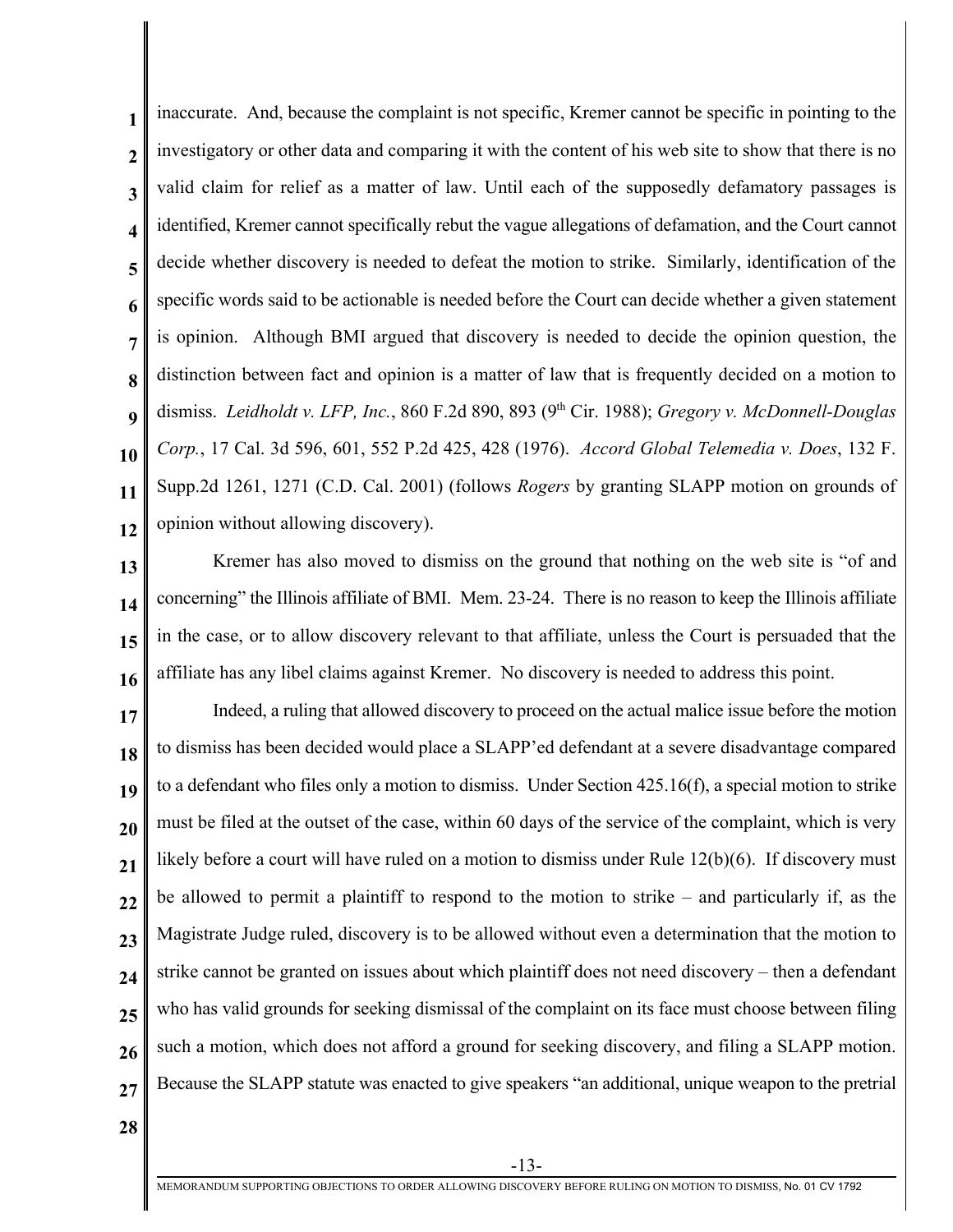| 1 arsenal," Lockheed, 171 F.3d at 1218, the Court should not force such a Hobson's choice on |
|----------------------------------------------------------------------------------------------|
| $2 \parallel$ defendants unless the law clearly requires it. It does not.                    |

| 3                | Moreover, the discovery that the Magistrate Judge permitted will have the effect of requiring                                           |
|------------------|-----------------------------------------------------------------------------------------------------------------------------------------|
|                  | BMI to identify words alleged to be defamatory. Specifically, in addition to limiting the written                                       |
|                  | discovery requests and oral deposition topics that BMI would be permitted to pursue the Magistrate                                      |
|                  | Judge revised the discovery requests in a manner that requires Kremer to provide information going                                      |
|                  | to the issue of malice only with respect to statements on the web site that BMI has specifically                                        |
| 8                | identified as being allegedly defamatory. <sup><math>\frac{1}{2}</math></sup> Given that BMI will be compelled to identify specifically |
| $\mathbf Q$      | the allegedly defamatory words before Kremer is compelled to provide discovery, the Court should                                        |
| 10               | avail itself of this specification to decide whether dismissal is appropriate on grounds other than                                     |
| 11               | malice (such as because they are not of and concerning either plaintiff, or because they are non-                                       |
| 12               | actionable statements of opinion). The Court can and should make that determination before                                              |
| 13 <sup>13</sup> | subjecting Kremer to the rigors of discovery.                                                                                           |

- **14 15** Accordingly, the Court should reverse the Magistrate Judge's discovery order and require BMI to respond to the motion to dismiss the libel claims.
- **16**

**17**

### **3. Discovery Is Not "Essential" to BMI's Opposition Because BMI Can Respond to Most Aspects of the Motion to Strike, Which Can Be Granted Without Discovery.**

**18 19 20 21 22** The final reason why the Magistrate Judge's discovery order should be reversed is that the Judge failed to decide whether discovery was "necessary" before BMI could respond to the special motion to strike. Nor did BMI purport to make such a showing. Instead, it argued that, to respond to the aspect of the SLAPP motion that rested on the issue of malice, it needed to take discovery concerning the basis for Kremer's statements to be able to show that he either knew that statements

**<sup>24</sup> 25 26 27 28** Extembrary Kremer had argued that it was unfair and unduly burdensome to be required to provide his basis for making every statement on the two web sites at issue in this case because they contain more than 15,000 words and nearly 800 sentences, but BMI plainly was not alleging that everything on the web sites is actionable defamation. Thus, the discovery requests adopted by the Magistrate Judge require responses only with respect to "the defamatory statements," and the approved requests define that terms as including only "those statements on the web sites whose specific language has been alleged to be among the defamatory statements over which plaintiffs are suing the defendant."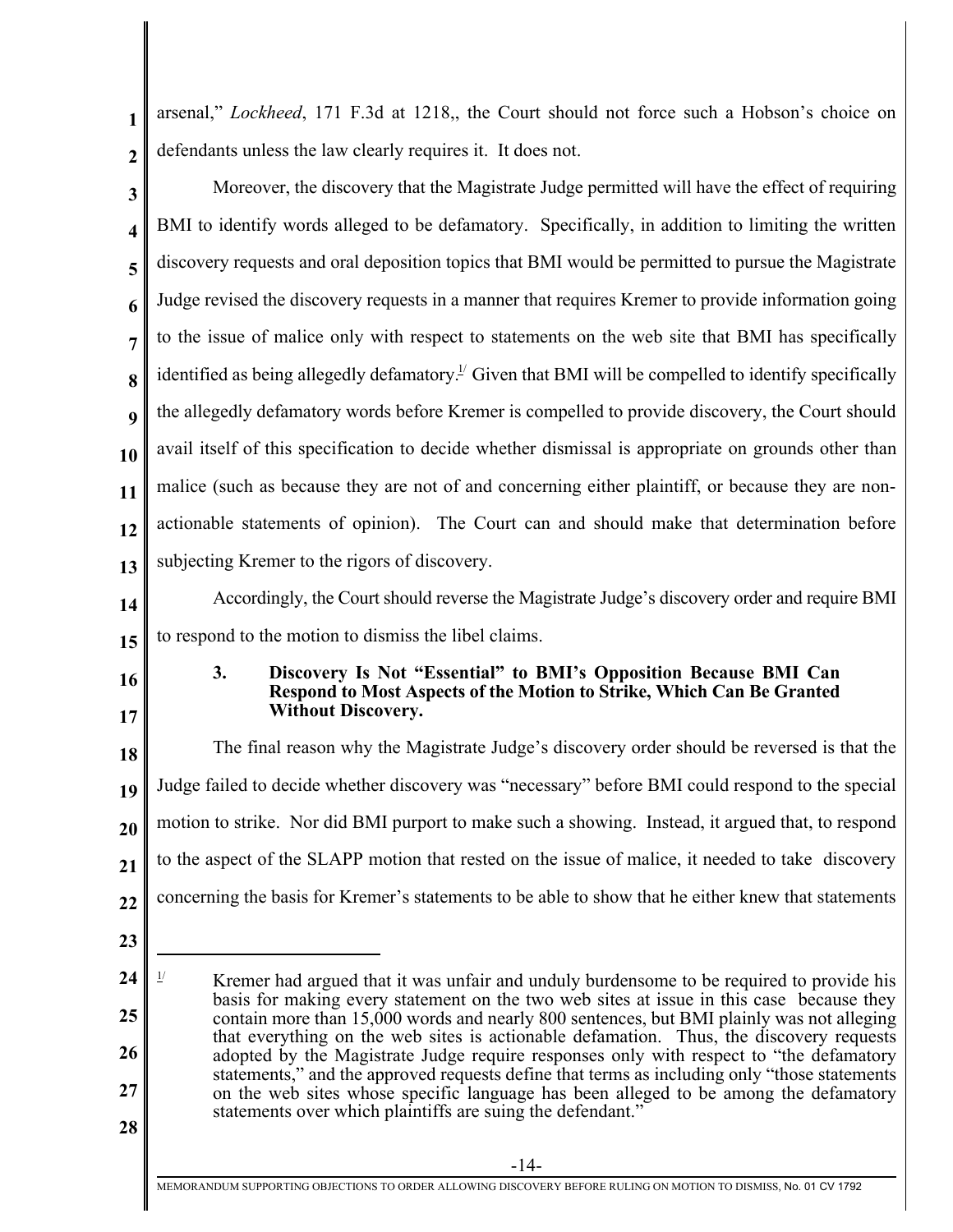on his web site were false, or at least that he acted with reckless disregard of probable falsity.

**2 3 4 5 6 7 8 9 10 11** The SLAPP motion relied on several grounds for striking the libel claims, including the lack of evidence that the statements were false and the lack of evidence that the statements caused damage, not to speak of the character of some statements as non-actionable opinion and the fact that a number of the statements were not "of and concerning" BMI. BMI should have evidence on all these issues without discovery; indeed, it did not even attempt to argue that it needed discovery before it could respond on the issues of truth, damages, and "of and concerning." Although BMI did argue that it needed discovery on the issue of "opinion," the Magistrate Judge denied BMI's request for leave to take discovery on that issue (BMI objects to that part of the ruling). Only if BMI survives the motion to strike on all of these issues – not to speak of surviving the motion to dismiss – will it be necessary to reach the question of actual malice.

**12 13 14 15 16 17 18 19 20 21 22** Moreover, the point of the SLAPP statute is to protect against baseless suits aimed at chilling speech by requiring the plaintiff to show, at an early stage of the case and before discovery begins, the evidence in support of its claims. If BMI can bring a SLAPP case and then argue that, as in any ordinary slip and fall or commercial case, it can proceed directly to discovery regardless of whether it has any evidence of falsity and damage, and without even identifying the actionable statements, the SLAPP statute will have become a nullity. A plaintiff cannot get into discovery on actual malice when summary judgment is sought on falsity even outside the SLAPP context, and *Metabolife* does not require a different result with regard to when a SLAPP motion. After all, in *Metabolife* the plaintiff was permitted to seek discovery only because it introduced extensive evidence of falsity and because the truth of defendants' statements about what "experts" said required identification of the experts.

**23**

**1**

**24 25 26 27** Kremer mentioned the issue of malice in his motion to strike because, under section 425.16(f), the special motion to strike must be filed within sixty days of service of the complaint. This occurs before the defendant has the opportunity to take discovery from the plaintiff to test the plaintiff's basis for suit. Here, because BMI's libel claims do not even identify the allegedly defamatory words, Kremer cannot know until BMI files its opposition to the special motion to strike whether it will be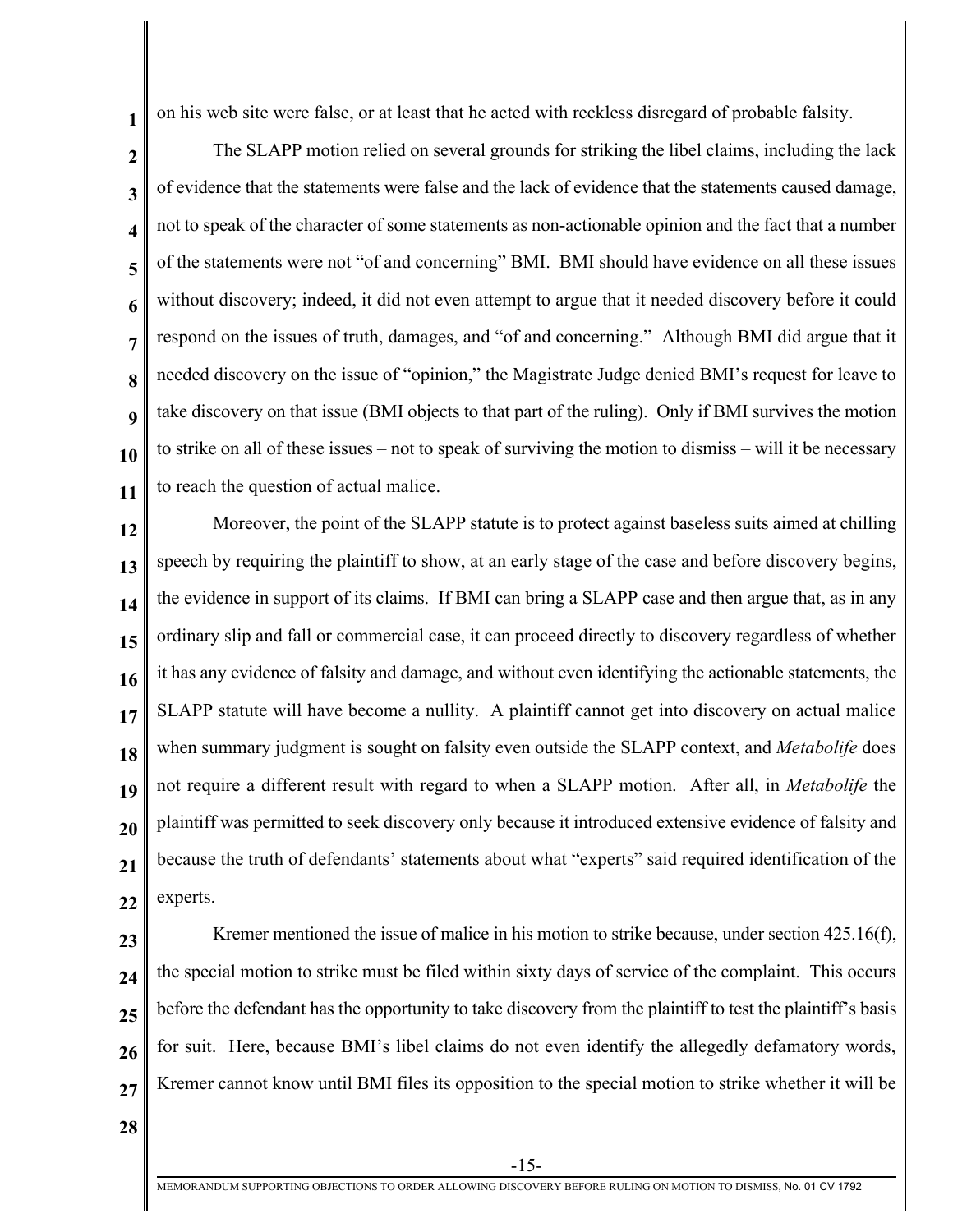**2 3 4** necessary to reach the issue of actual malice at all. However, to preserve the issue of actual malice for consideration on his special motion to strike in the event BMI is able to surmount the remaining issues raised in his motion by showing a probability of success on the merits of those issues, Kremer included a brief discussion of the issue of actual malice in his memorandum.

**5 6 7 8 9 10 11 12 13 14 15 16 17 18 19 20 21** Moreover, although decisions about "actual malice" often cannot be decided without taking discovery, that is not always true. Hypothesize, for example, a libel suit in which Rose Mary Woods sued the *Nation* magazine over a story alleging that she deliberately recorded over eighteen minutes of recording tape to cover up a crime by her employer. The issue of truth might well be litigable if Woods submitted an affidavit asserting her innocence, but there has been so much written about the underlying facts that, given the requirement that actual malice be proved by clear and convincing evidence, the magazine could get summary judgment without allowing **any** discovery by Woods into what it actually knew or whether it had some ulterior motive for writing the story. After all, just as the Court must rule on summary judgment through the prism of the substantive law that governs the claim against which judgment is sought, *Anderson v. Liberty Lobby*, 477 U.S. 242, 254 (1986), so the Court's ruling on what discovery is "necessary" under Rule 56(f) before summary judgment can be decided must be affected by the California and federal constitutional law that is to be applied to the decision. Until Bosley has identified the alleged defamatory statements and has filed an opposition to the motion to strike setting forth evidence sufficient to show a probability that those statements are false, the Court cannot be certain that discovery is needed to show a probability of success on the element of a defamation action that requires BMI to show that Kremer published the statements with knowledge or reckless disregard of those statements' probable falsity.

**22 23 24 25 26** On the other hand, allowing BMI's demand for discovery has a substantial impact on Kremer's freedom to criticize BMI, and the Court should not decide in a vacuum that any discovery is or is not required. Instead, the Court should require Kremer to respond to the motion to strike, recognizing that the lack of discovery may be one reason advanced to postpone a decision on that motion. Kremer will then have the opportunity to reply to the opposition, and the issue will be cleanly joined.

**27**

**1**